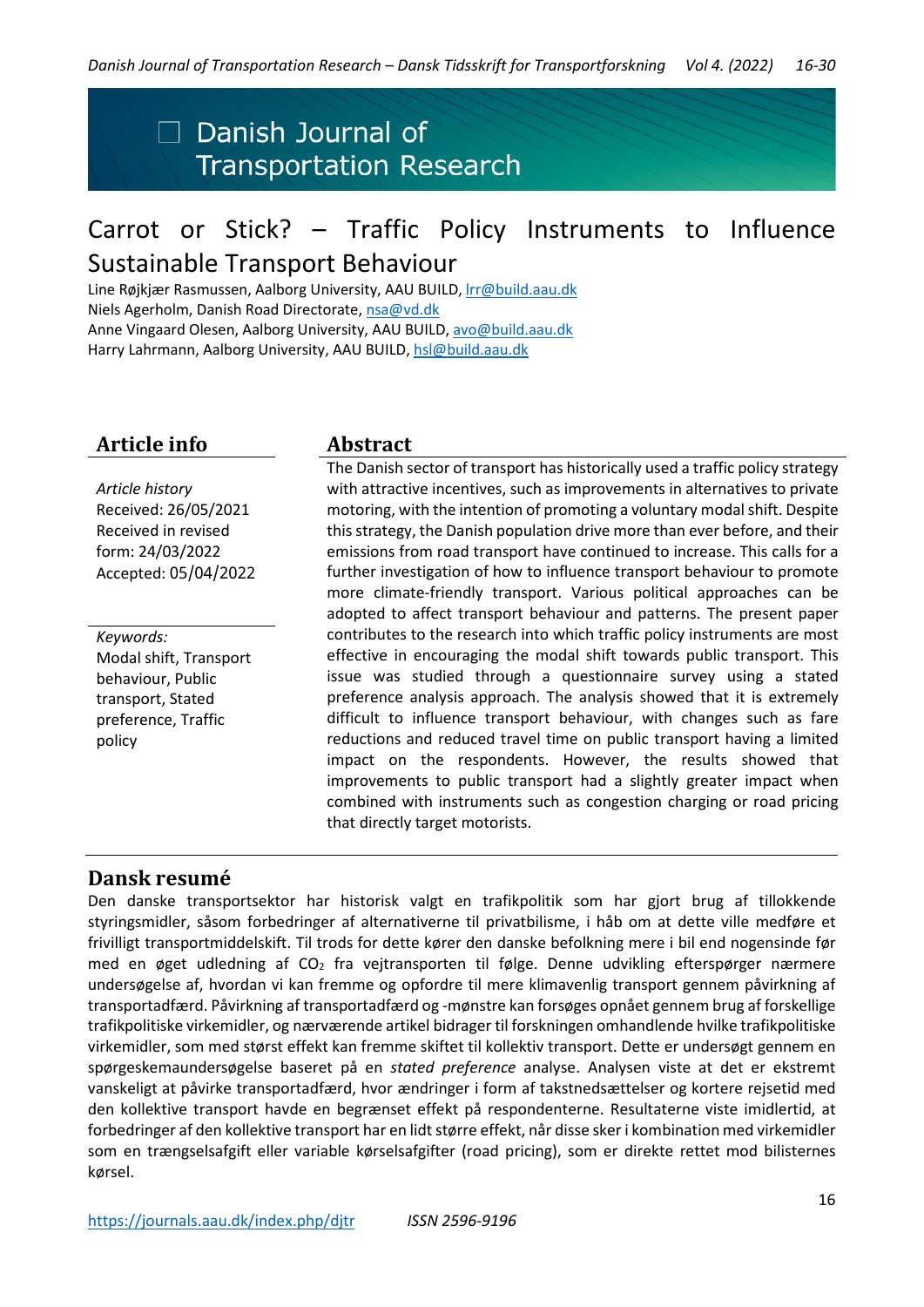# **1. Introduction**

A considerable proportion of  $CO<sub>2</sub>$  emissions leading to climate change comes from the transport sector. Factors such as GDP growth, infrastructure expansion, low occupancy rates for commute trips, lower fuel costs as cars have become more energy efficient and the increase in car ownership have caused a continued rise in emissions from road transport. The total  $CO<sub>2</sub>$  emissions in Europe have been reduced by more than 20 percent since 1990 and a similar development of Danish emissions is shown in Figure 1, with 1990 index numbers providing the base values (European Environment Agency, 2020).



*Fig. 1.* Danish emissions of greenhouse gases since 1990 in index numbers, showing a relative increase in emissions from road transport compared to total emissions (European Environment Agency, 2020, *Modified*)*.*

As Figure 1 illustrates, there was a nearly linear increase in emissions from road transport in Denmark up until the financial crisis beginning in 2007, which prompted a stagnation in the kilometres driven and helped curb the rising emissions of greenhouse gases from that sector. This decrease can also be partly attributed to the energy efficiency of cars, which has risen by more than 60 percent for petrol-driven cars since 1997, leading to a lower CO<sub>2</sub> intensity per distance driven (Jensen, 2017). However, since 2014, car sales and road traffic have increased considerably so that CO<sub>2</sub> emissions from Danish cars have increased again. Thus, road transport alone accounts for 32 percent of the country's current total discharge (European Environment Agency, 2020), and only a very small part of the energy consumption for the sector comes from renewable energy sources (Danmarks Statistik, 2018). At the same time, it has become more expensive to use public transport (PT), leaving consumers with no appealing alternatives to the use of private cars.

Additionally, a review of Danish transport action plans with an environmental and climate focus published in the past 30 years (from 1990 until present) shows that the most commonly chosen traffic policy strategy has been the use of incentives (Rasmussen, 2019a). The expectation behind this strategy was that, through the promotion of alternatives to private motoring, we would see a voluntary modal shift in transport behaviour. More radical means of control, such as increases in the vehicle registration tax and changes to tax structures and user fees, have been debated since 1990, but in recent years, incumbent governments have expressed a desire to implement more radical initiatives. Given the continued contribution of the transport sector to  $CO<sub>2</sub>$  emissions, the traffic policy used in the past 30 years has clearly been insufficient. It is crucial that the Danish government take more drastic action if it is to fulfil its objective of reducing greenhouse gas emissions by 70 percent in 2030 compared to 1990 (Klimarådet, 2020). This challenge will be addressed mainly using technology to improve the energy efficiency of transport modes, but it will be necessary to supplement the technological green transition with measures and regulations promoting more climate-friendly transport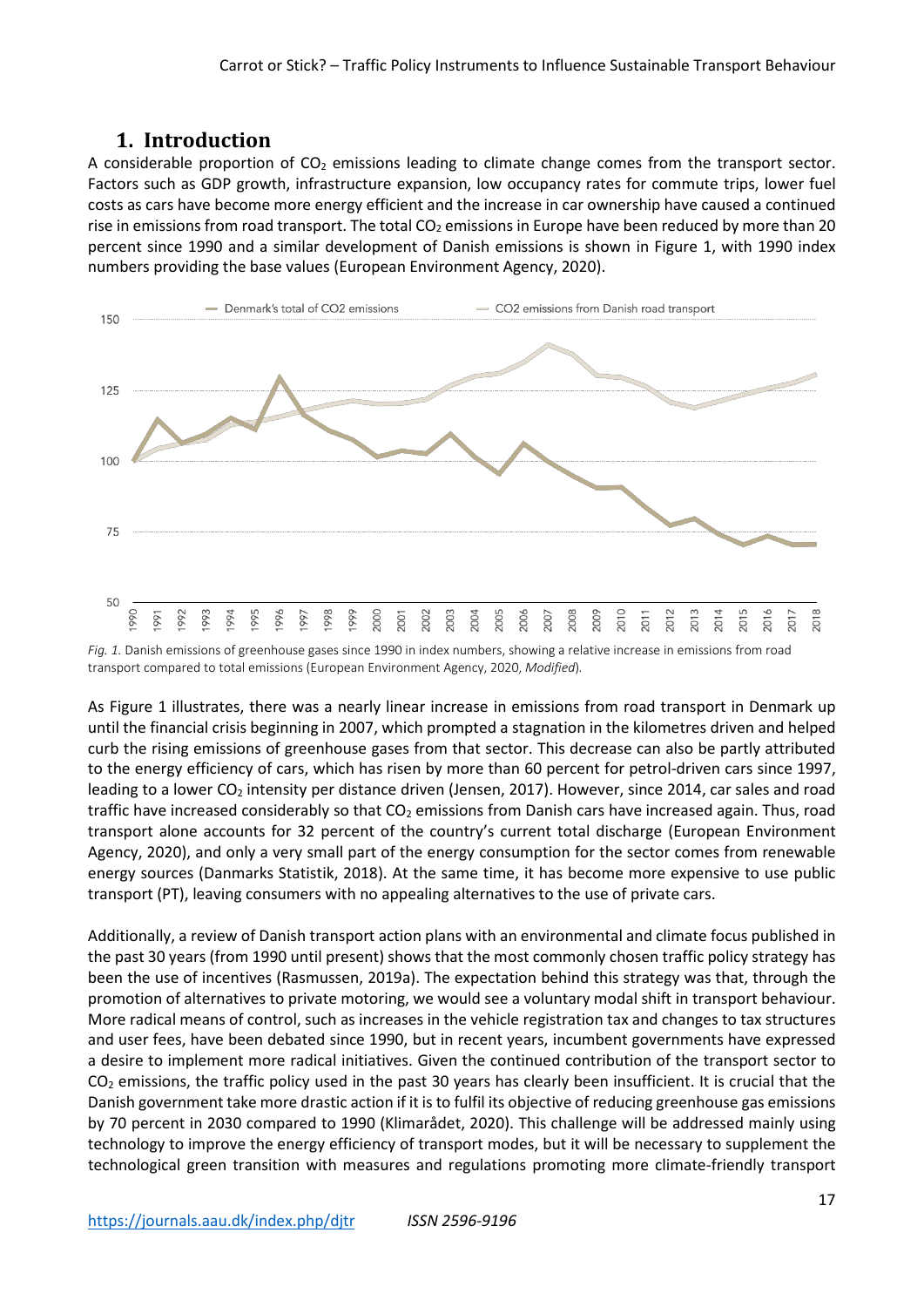#### *Danish Journal of Transportation Research – Dansk Tidsskrift for Transportforskning Vol 4. (2022) 16-30*

behaviour among the population. A common approach is the promotion of PT, as the average PT passenger has a lower emission of greenhouse gases than a motorist (Krawack, 2015). Furthermore, the Covid-19 pandemic has led to a significant decrease in the number of passengers using PT, resulting in an even greater need for proper political instruments to increase PT use.

To encourage this desired behaviour, it is essential to assess which traffic policy instruments are most effective in influencing sustainable transport behaviour, resulting in an increased use of PT. Therefore, the objective of the present paper is to further investigate different policy instruments and their potential to increase the use of PT among the population. This paper is based on the findings presented in a master's thesis by Rasmussen (2019a), presenting how a questionnaire focused on stated preference (SP) analysis was conducted among citizens in the Capital Region of Denmark to examine their preferences regarding and sensitivity to different policy instruments.

# **2. State-of-the-art**

Political decision-making often refers to deliberations on how best to handle a challenge using which policy instruments. While policy objectives indicate the policy's direction, policy measures are implemented to take action on the policy (Givoni, 2014). Bemelmans-Videc et al. (1998) defined policy measures as "the set of techniques by which governmental authorities wield their power in attempting to ensure support and effect social change" and demonstrated how policy instruments can be classified into three typologies: regulation, economic means and information. In other words, the government may force the population, pay them or make them pay, or try to persuade them to engage in a given behaviour. Information is often considered the weakest approach, while financial incentives, such as subsidies and taxes, are considered the middle ground. With financial incentives, individuals are still free to choose their own behaviour, although certain actions may be made more attractive to them. Finally, restrictions are considered the most effective but also the most radical approach and will often be perceived as an excessive encroachment on personal freedom (Bemelmans-Videc et al., 1998).

This categorization of policy measures is commonly accepted and serves various purposes, as do the taxonomies of policy measures provided by many authors. A well-known taxonomy was developed by Hood (1983), who grouped instruments according to whether they rely on the use of nodality (or information), authority, treasure or organization, as well as whether they are designed to detect changes in a policy environment or to effect change in it (Howlett, 2008). An additional approach is to group policies into the three categories of physical policies, soft policies and knowledge policies. The common goal of these policy types is to make changes in travellers' behaviour but in different ways. While physical policies include physical infrastructure elements, soft policies inform travellers about the consequences of their transport choices, potentially influencing them to change their behaviour. Lastly, knowledge policies highlight the essential role of investment in research (Santos et al., 2010).

In traffic policy, the "stick or carrot" metaphor was first applied by Meyer (1999) regarding travel behaviour and transportation demand management in the United States. Gärling et al. (2002) used the term "push or pull" to refer to a similar phenomenon. This idea relates to the political decision to use incentives that restrict or discourage private motorized transport or promote the use of alternatives. More objectively, the question is best to influence motorists to reduce their private car use – by incentives or deterrents. The approach is also based on the belief that economically rational citizens act as desired when they are influenced by material resources and incentives. According to Litman (2011), the relative effect of incentives is uncertain, but it seems reasonable to assume that it will diminish with an increased level of incentive, meaning that incentive size might be of declining marginal impact. Effects that are more obvious can be expected in the short-term than the long-term, and these lasting effects might be limited or non-existent and will depend highly on the characteristics of the behaviour change (Agerholm, 2011).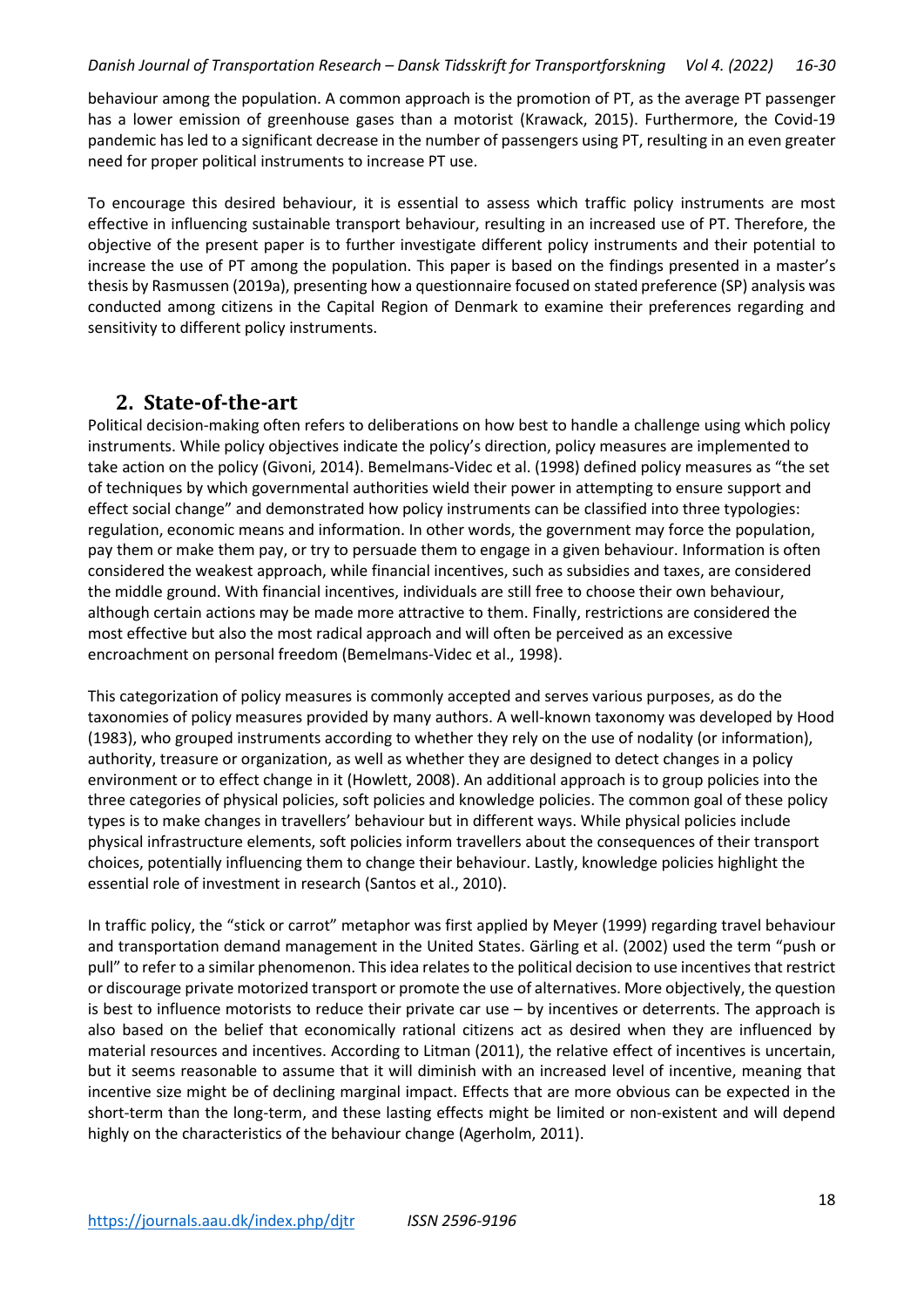Several studies have examined the difference between "carrot" and "stick" instruments. A study by Steg et al. (2005) focused on the acceptance of various measures to influence the reduction of  $CO<sub>2</sub>$  emissions in households. Instruments associated with the carrot were found to be preferred, proving that the distinction between carrot and stick measures is relevant to acceptability. Strategies that increase the cost of car use generally experience far lower support than those that intend to improve alternatives to car use. Other studies considering the reactions of road users to these two types of measures have found that stick-related instruments, primarily in the form of different tax policies, have a greater impact on transport behaviour than positive incentive measures, such as improvements to existing PT (O'Fallon et al., 2004; Espino et al., 2007).

In a Danish context there have been studies which examined the effect of fare reductions in PT. In 1997, the government reduced fares on local and regional PT in Denmark by an average of 10 percent. One year after the implementation of this measure, it had attracted new passengers only to a limited extent in urban areas where PT constituted a real alternative to other modes of transport and where awareness of the fare reduction was assessed as being highest (Toft & Elsbo, 1998). In a more extreme case, the train between the two Danish towns of Svendborg and Odense was free for all to use for one month in 2004. During the free month, the number of passengers doubled, as many people took the opportunity to try the train. Two months after the free month, an estimated 5 percent of the total passengers were newcomers (Albrecht & Magelund, 2004). In addition, Teknologirådet (2006) presented a report stating that a general national implementation of free PT would not be appropriate as the economic costs would be too large and the effect too small in terms of reduced congestion, the traffic environment and the number of crashes. A study analysing five bus accessibility projects concluded that there were improvements in terms of travel time and number of passengers (Hvid, 2016). The increased number of passengers, however, was uncertain, as it was difficult to assess to what degree the growth was due to the individual project or external factors, such as urban development or projects elsewhere on the bus routes. Measures related to the carrot could be of an even softer character than in these studies. They could include improvements of PT machinery, improved mobility options or increased public attention through such measures as gamification.

Instruments following a stick-related approach have been implemented in metropolitan areas, with many imposing various charges directly on drivers. The objective of toll rings or congestion charges, for instance, is to reduce car traffic incoming to a metropolitan area. Essential to such instruments is that the charge for cars driving into a city centre be higher during rush hour. Examples of this kind of measure can be found in London and Stockholm, which have had great success with the introduction of an attendance fee and a toll ring, respectively. In Stockholm, after a small introductory period, the traffic level stabilized to a level of 20 percent fewer cars during charging hours (Eliasson, 2008), while London experienced a similar reduction of 14 percent in cars driving to the city centre (Metz, 2018).

In the same category of measures, road pricing  $-$  charging drivers a tax per kilometres driven  $-$  can be implemented. This tax may vary according to time, place and vehicle type. Road pricing is thus based on the idea of applying corrective charges, with motorists paying for the costs they inflict on their surroundings, such as increased travel time for other road users in the event of congestion, and external costs, such as crashes, noise and pollution (Noordegraaf, 2016). Furthermore, Trængselskommissionen, The Committee on Congestion (2013), concluded that time- and place-dependent travel charges are the instrument with the greatest potential for effectively regulating car traffic. Its report recommended that further research work be conducted on this topic in the form of a large-scale nationwide trial. Despite the many positive effects expected of road pricing, there are no real-world cases of electronically charging individual private motorists for their use of the road network on a time- and location-dependent basis using GPS measurements.

Finally, studies have shown that combining traffic policy instruments has a greater effect and impact on road users than measures used individually (Marshall & Banister, 2000), and several studies recommend combining different tools to deal with transport challenges (May et al., 2006; Banister, 2008; Vieira et al., 2007). For attracting PT users, in particular, Dickinson and Wretstrand (2015) showed that while there is extensive knowledge of what characterizes attractive PT, relatively few studies describe the effects of policy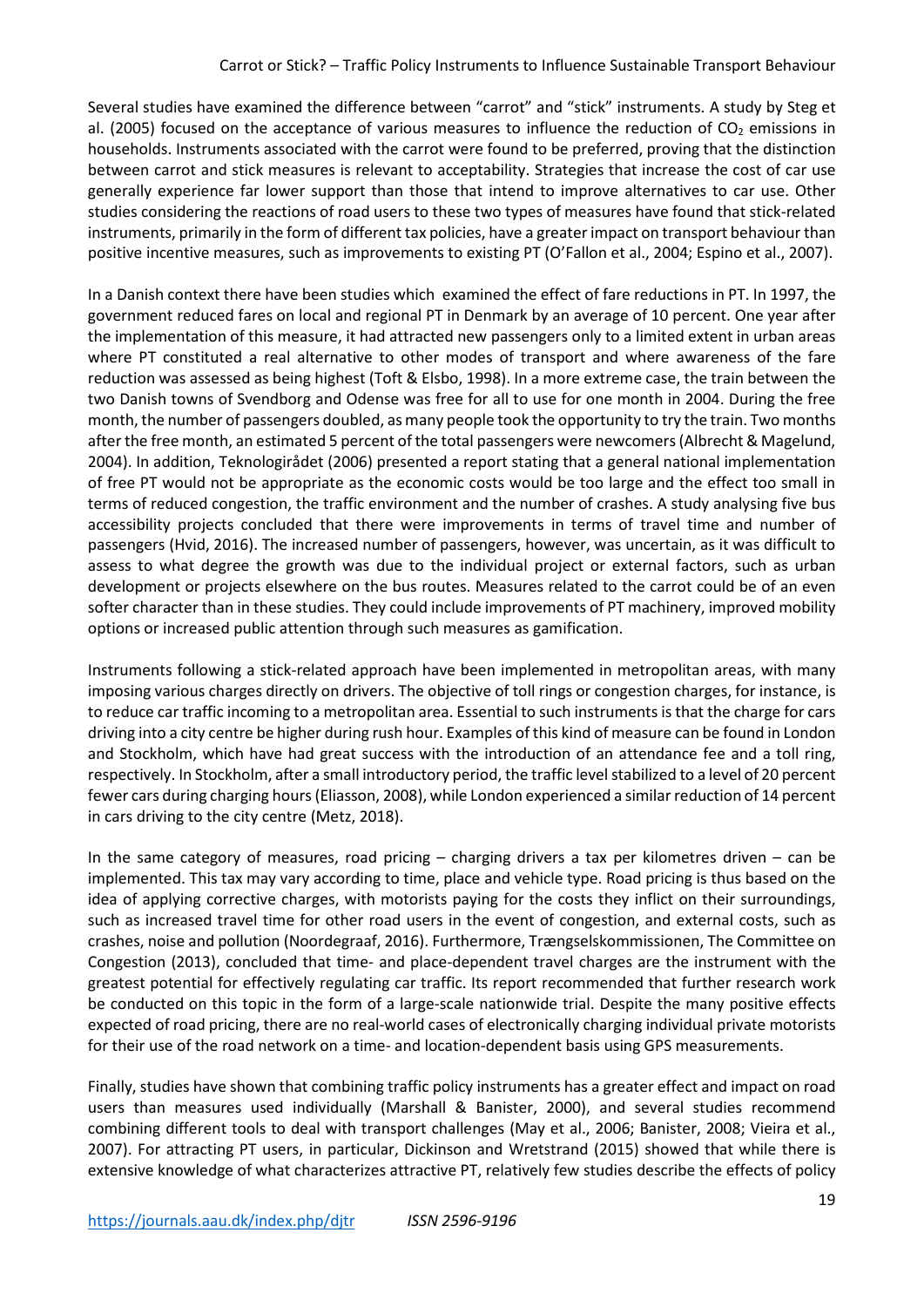#### *Danish Journal of Transportation Research – Dansk Tidsskrift for Transportforskning Vol 4. (2022) 16-30*

measures on promoting the modal shift from car to PT. One reason for this is that it can be difficult to distinguish the effects of individual instruments, which are rarely implemented separately but rather as part of larger policy packages. According to Givoni (2014), though the combination of policy measures should meet a target that could not be met with one policy measure alone.

# **3. Methods**

The methodology for this research involved a questionnaire. The survey asked the respondents about the extent to which they weighed the climate and pro-environmentalism in their transport choices, as well as which transport policy instruments most influenced their choice of transport mode.

#### **3.1 Participants**

The questionnaire was conducted in April 2019 among 1.008 citizens living in the Capital Region of Denmark. The survey company Norstat sampled the respondents, stratifying them according to gender, age and municipality such that they constituted a representative sample of Norstat's web-based population panel of Capital Region residents aged 18–60 years. The age range was chosen to target respondents of working age, as the study concentrated on daily commuting, while the geographical selection of the capital region was based on an assessment that most residents had PT as a realistic transport alternative. Furthermore, basing the survey solely within the Capital Region helped avoid potential biases between the largest cities, which are characterized by different transport patterns and population compositions. However, only respondents from the most urban municipalities of the region, meaning those located closest to Copenhagen, were included because the nearby S-train stations would provide a realistic alternative to private car use.

Despite the stratified sampling, there was a small difference in the age distribution between the sample and the general population, so Norstat weighted the municipalities according to gender and age based on data from Statistics Denmark. Each respondent thus had a weight variable linked to the stratification, and all results presented in the report are based on weighted calculations. Unfortunately, it was not possible to check for representativeness regarding mileage to work and car availability in the given data, but they both seem to be fair reflections of the population.

### **3.2 Stated preference analysis construction**

The respondents were presented with questions regarding their current transport choices, their attitudes concerning the environment, climate change and travel behaviour and their socio-demographic information. Only respondents with employment, using the commuting modes of interest and with the physical capability to change their mode of transport continued on to the SP analysis, resulting in the exclusion of 212 respondents. This left 796 respondents to complete the SP analysis.

As the questionnaire aimed to examine which traffic policy instruments have the greatest impact on transport behaviour, an SP question form was chosen. The method presents respondents with hypothetical choices, through which it is possible to clarify the relative importance of different parameters and assess their interaction with each other. The strength of SP is thus in illuminating initiatives that have not yet been implemented. The effects of potential instruments can be estimated by asking interviewees carefully selected hypothetical questions to reveal their likely reception of the measures. In this study, a fractional factor design was used. This design differs from the full factor design in excluding alternative answers that can derive from the core. With a fractional factor design, the number of alternatives can be reduced, which is useful when exclusively independent combinations of variables are considered. Fractional factor design can thus estimate the direct effects of various factors but cannot take any cross-effects into account (Norheim and Hanssen, 1990).

In the present study, the subject of interest was a modal shift to PT for daily commuting. Figure 2 illustrates the basic political approaches featured in the three SP choice games. The current motorists in the study were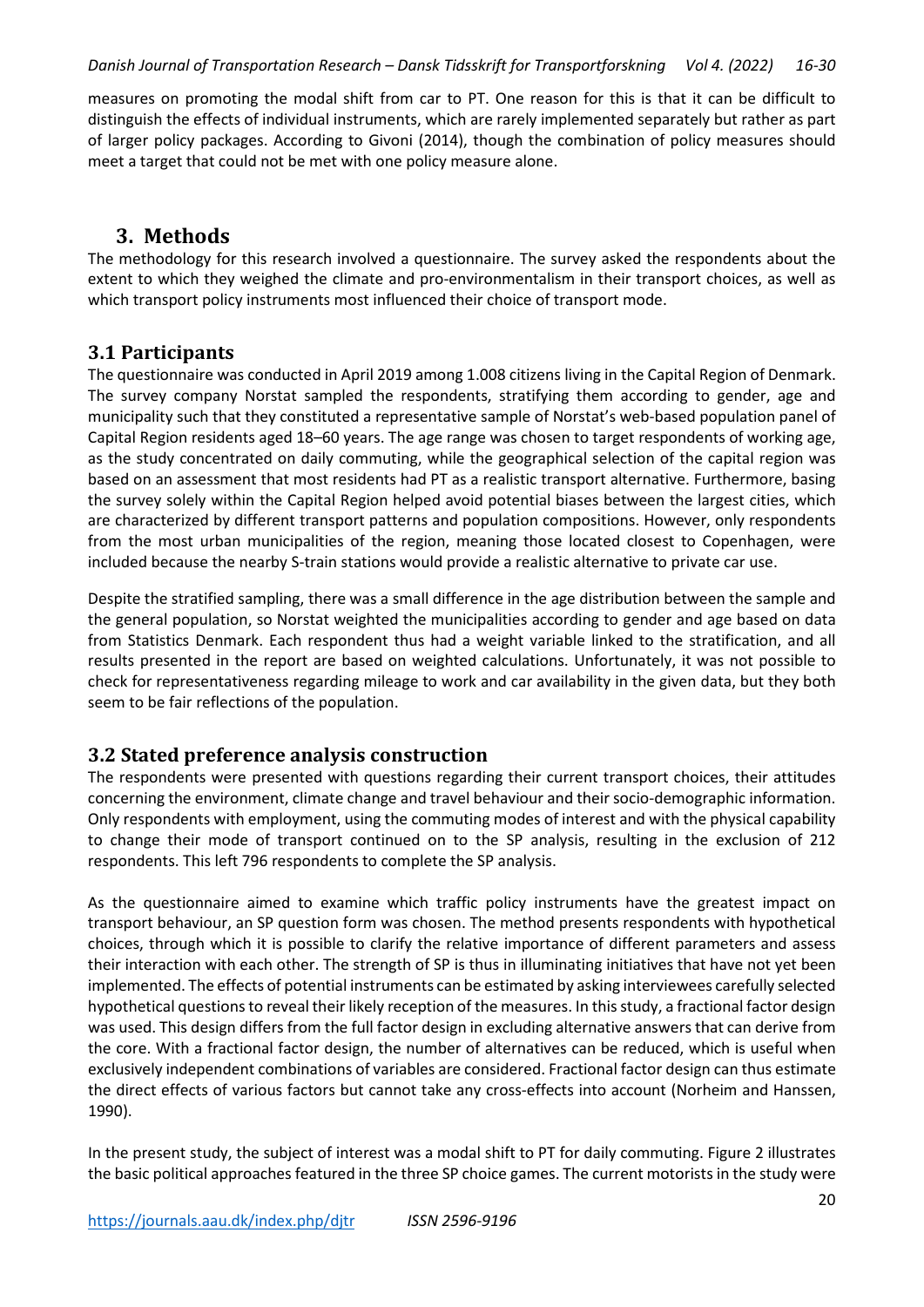faced with all three games, while the current cyclists were exposed only to game one, which contained incentives. The respondents then had to state the probability on a 7-point Likert scale that they would make a modal shift in the given scenarios. The Likert scale points were as follows: 1 = I will definitely not change, 2 = I am unlikely to change, 3 = I am not inclined to change, 4 = This means of transport is neither good nor bad,  $5 = 1$  am inclined to change,  $6 = 1$  am likely to change,  $7 = 1$  will definitely change.



*Fig. 2.* Political approaches of the three SP choice games presented to current motorists.

The variables related to PT that the respondents had to weigh against each other were reduced travel time, reduced fare and increased frequency. The variables related to driving were increased fuel price, tolls (implementation of a congestion charge or road pricing) and increased parking fees. The parameters were regulated at three levels (unchanged scenario, low and high changes), as shown in Table 1. Figure 3 presents an illustrated scenario, as seen by the survey respondents.

*Tab. 1.* Level of parameters included in games 1, 2 and 3.

|                                              | Unchanged    | Low          | High              |  |
|----------------------------------------------|--------------|--------------|-------------------|--|
|                                              | scenario     | scenario     | scenario          |  |
| Improvements of existing public transport    |              |              |                   |  |
| Reduced travel time                          | $0\%$        | 5 %          | 15 %              |  |
| Reduced fare                                 | $0\%$        | 20 %         | 50 %              |  |
| Increased frequency                          | $0\%$        | 50 %         | 100 %             |  |
| Car-related taxes                            |              |              |                   |  |
| Increased fuel price ( $\epsilon$ per litre) | App. 1.5 $€$ | 2€           | $2.5 \in$         |  |
| Implementation of tolls                      |              | Road pricing | Congestion charge |  |
| Increased parking fee                        | $0\%$        | 100 %        | 200 %             |  |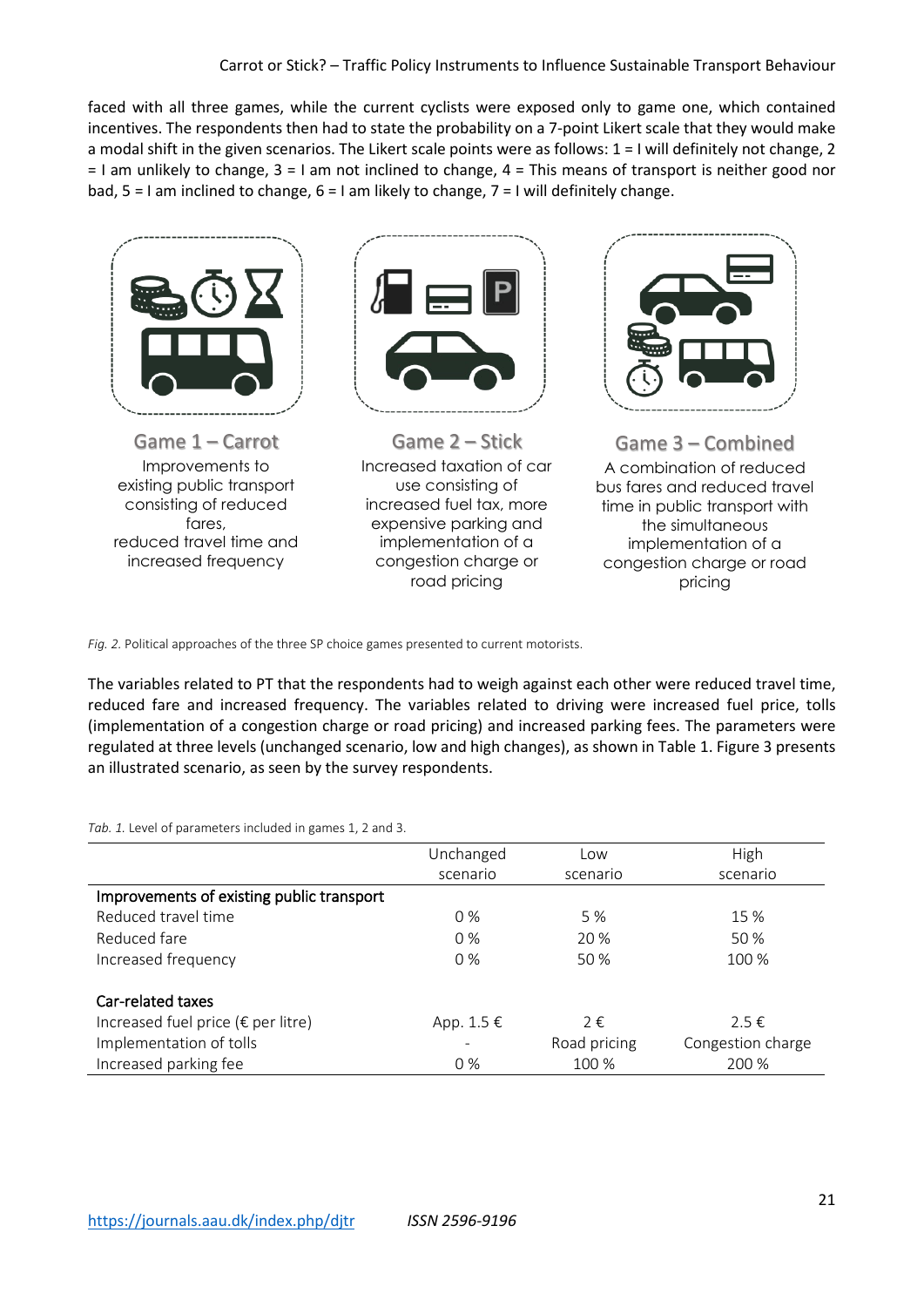

*Fig. 3.* Example of scenario presentation (1 of 9 scenarios in game 1 on improving existing public transport).

#### **3.3 Analysis and data processing**

The scores in the SP scenarios were evaluated using a multivariate analysis containing three explanatory variables (three instruments examined per choice game), each of which varied at three levels, as shown in Table 1. The main model was designed to evaluate the individual instruments when other variables were included. The effect of a given instrument manifested as the estimated difference between the starting point (unchanged scenario), which represented the respondent's current situation, and the respective level of the instrument in the game. A weighted least squares method, recommended by Norheim and Hanssen (1990), was used to rank the scenarios according to a given scale. The weighted method controls for clustering and accounts for the statistical dependence of answers from the same person, not treating them as independent measurements. Without marking which measurements originated from a given respondent, the accuracy of the estimates would be exaggerated (Stata, 2013).

Furthermore, the analysis measured the *professional significance* (also known as practical significance) of changes applied with the instruments, considering the difference between the starting point and a change to be professionally significant at an estimated difference above 0.5. With an estimated difference of above 0.5, the instrument would result in movement on the 7-point scale, indicating that road users were affected by the instrument. This approach was chosen because the large amount of data means that almost all calculated differences were statistically significant at a 5% significance level, although the changes did not necessarily have any practical importance.

# **4. Results**

#### **4.1 Participants**

Initially, the respondents were divided into groups according to their modal split. The "Motorists" group covered respondents who were daily car drivers or passengers (n = 283), "Public transport users" (PTU) covered respondents who commuted by bus or regional train, S-train or metro (n = 195), while "Cyclists" covered respondents who used their bikes for daily commuting (n = 318). The respondents' personal demographic characteristics are shown in Table 2, including the groups' gender, age, municipality, distance to workplace and car availability in the household. The respondents were also divided into two groups by municipality, Copenhagen and Frederiksberg, Frederiksberg being a minor municipality surrounded by the Municipality of Copenhagen, while the "Others" group includes the rest of the municipalities in the Capital Region of Denmark included in this survey.

As shown in Table 2, all groups differed according to every parameter by at least a 5 percent significance level except gender, for which an equal distribution was found. It is noteworthy that, in reference to age, there was an equal distribution between cyclists and PTU, and regarding mileage to work, motorists and PTU were also equal.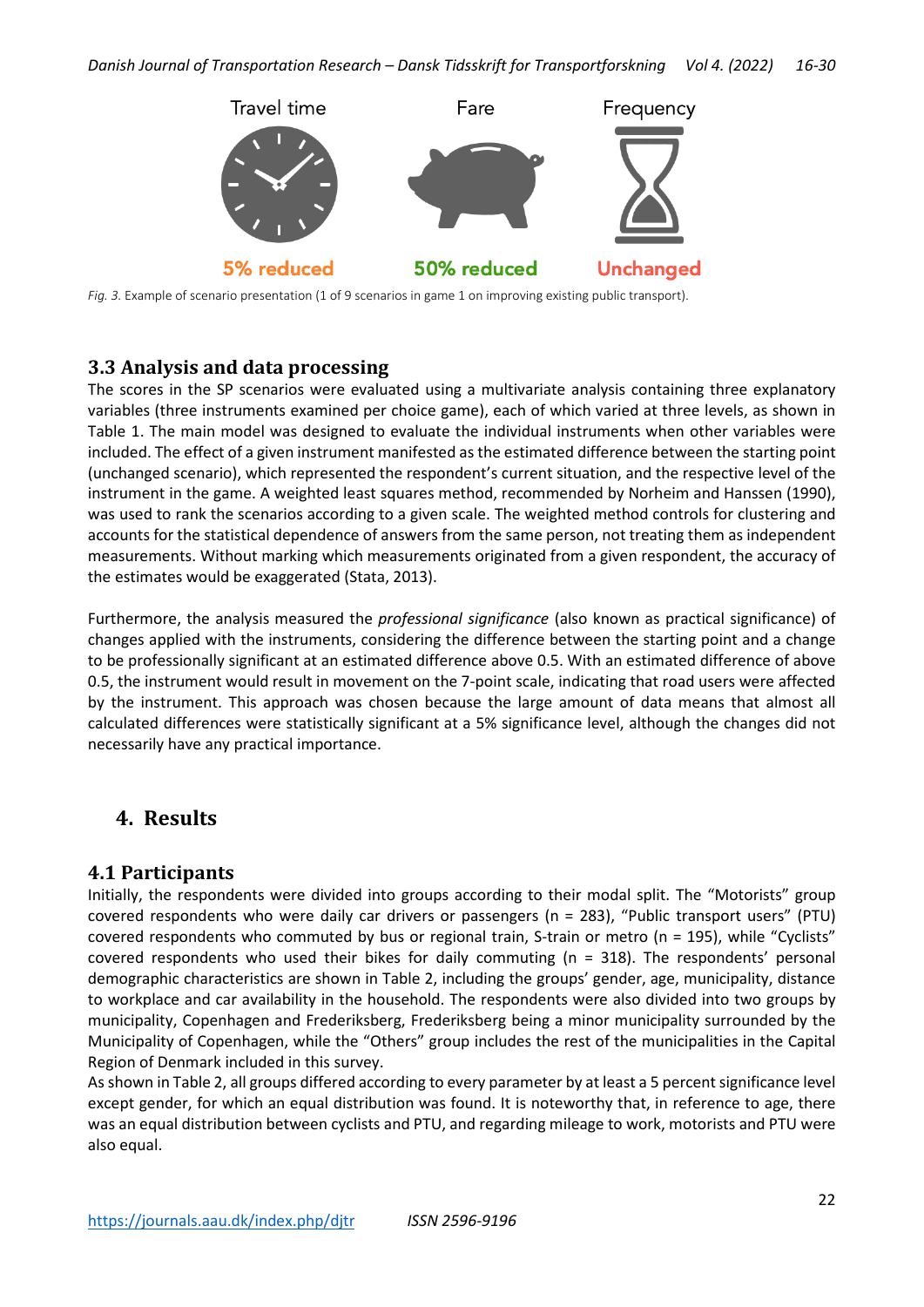|  | Carrot or Stick? - Traffic Policy Instruments to Influence Sustainable Transport Behaviour |  |
|--|--------------------------------------------------------------------------------------------|--|
|--|--------------------------------------------------------------------------------------------|--|

| Tab. 2. Participant statistics stratified by modal split (n = 796) between motorists, cyclists, and public transport users (PTU). |             |             |             |      |                                         |  |
|-----------------------------------------------------------------------------------------------------------------------------------|-------------|-------------|-------------|------|-----------------------------------------|--|
|                                                                                                                                   | Motorists   | Cyclists    | PTU         |      | <i>p</i> -value                         |  |
|                                                                                                                                   | $(n = 283)$ | $(n = 318)$ | $(n = 195)$ | p    | by pairs                                |  |
| Gender                                                                                                                            |             |             |             |      |                                         |  |
| Male                                                                                                                              | 53.7 %      | 48.4 %      | 47.6 %      | 0.28 | $p = 0.86$ between                      |  |
| Female                                                                                                                            | 46.3%       | 51.6 %      | 52.4 %      |      | cyclists and PTU                        |  |
| Age                                                                                                                               |             |             |             |      |                                         |  |
| $18 - 35$ years                                                                                                                   | 34.0 %      | 55.2%       | 53.6 %      |      |                                         |  |
| 36-49 years                                                                                                                       | 39.3 %      | 28.1%       | 27.0 %      |      |                                         |  |
| $50 - 60$ years                                                                                                                   | 26.7%       | 16.7%       | 19.4 %      |      |                                         |  |
| Average                                                                                                                           | 41.9 years  | 36.7 years  | 36.5 years  | 0.00 | $p = 0.86$ between<br>cyclists and PTU  |  |
| Municipality                                                                                                                      |             |             |             |      |                                         |  |
| CPH and FRB                                                                                                                       | 26.4 %      | 69.6 %      | 52.9%       | 0.00 |                                         |  |
| Others                                                                                                                            | 73.6%       | 30.4%       | 47.1%       |      |                                         |  |
| Mileage to work                                                                                                                   |             |             |             |      |                                         |  |
| Average                                                                                                                           | 21.8 km     | 6.2 km      | 20.2 km     | 0.00 | $p = 0.52$ between<br>motorists and PTU |  |
| Car availability                                                                                                                  |             |             |             |      |                                         |  |
| 1 car                                                                                                                             | 60.1%       | 41.0%       | 37.6 %      | 0.00 |                                         |  |
| 2 cars                                                                                                                            | 35.9%       | 2.2%        | 4.7 %       |      |                                         |  |
| 3 cars or more                                                                                                                    | 3.7%        | 0.0%        | 0.6%        |      |                                         |  |
| Borrow capability                                                                                                                 | 0.3%        | 22.6%       | 20.2 %      |      |                                         |  |
| No access to car                                                                                                                  | 0.0%        | 34.1%       | 36.8%       |      |                                         |  |

### **4.2 Effect of the political instruments**

To identify the instruments with the greatest impact on transport behaviour, the estimated differences between the three SP choice games were observed. The first game presented improvements to existing PT – reduced travel time, reduced fare and increased frequency – to current motorists and cyclists. The results of the multivariate analysis are shown in Table 3 and illustrated in Figure 4. A positive difference indicates that the respondents were affected by the instrument, and a difference above 0.5 indicates that they moved on the 7-point Likert scale, representing an increased likelihood that they would make a modal shift towards PT in the given scenario.

The scenarios showed that current motorists were more likely to be affected by reduced travel time on PT than by fare reductions, which had a greater impact on cyclists. Thus, the most effective instrument overall was a 50 percent reduction in fare compared to the unchanged scenario with the existing fare price. This shows that motorists can be affected by an economic tool, although it is a less significant factor in their current transport choices stated previously in the questionnaire.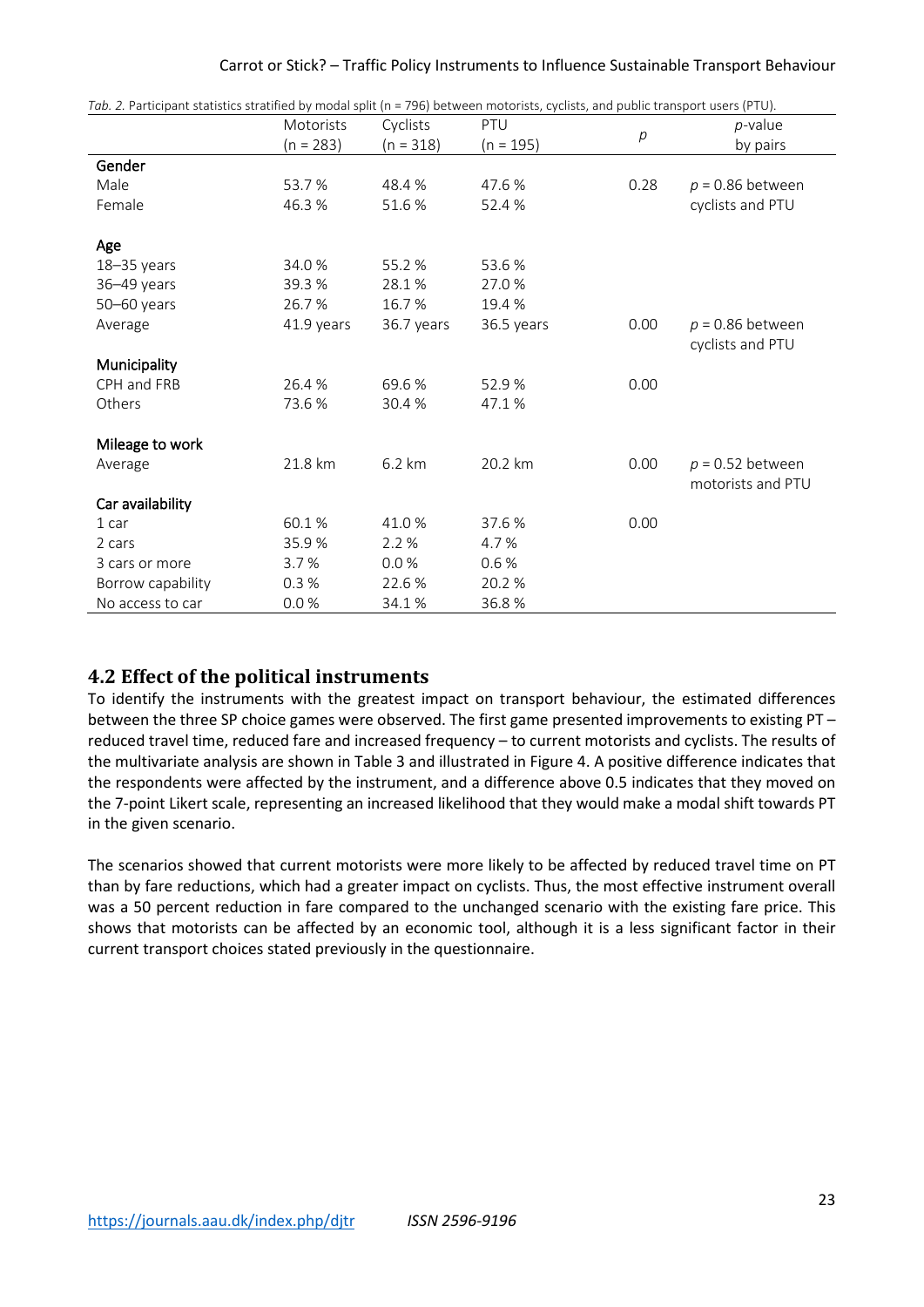|                           | Motorists ( $n = 283$ ) |               |      | Cyclists ( $n = 318$ ) |                |      |  |
|---------------------------|-------------------------|---------------|------|------------------------|----------------|------|--|
|                           | Difference              | 95 % CI       | р    | Difference             | 95 % CI        | р    |  |
| 5 % reduced travel time   | 0.32                    | $0.22 - 0.41$ | 0.00 | 0.25                   | $0.17 - 0.33$  | 0.00 |  |
| 15 % reduced travel time  | 0.81                    | $0.68 - 0.95$ | 0.00 | 0.53                   | $0.42 - 0.64$  | 0.00 |  |
| 20 % reduced fare         | 0.40                    | $0.28 - 0.52$ | 0.00 | 0.56                   | $0.43 - 0.69$  | 0.00 |  |
| 50 % reduced fare         | 0.79                    | $0.62 - 0.96$ | 0.00 | 0.95                   | $0.79 - 1.10$  | 0.00 |  |
| 50 % increased frequency  | 0.21                    | $0.11 - 0.32$ | 0.00 | 0.07                   | $-0.02 - 0.17$ | 0.14 |  |
| 100 % increased frequency | 0.20                    | $0.07 - 0.33$ | 0.00 | 0.12                   | $0.01 - 0.24$  | 0.04 |  |

*Tab. 3.* Multivariate analysis with estimated differences for game 1 by current commuter mode.



*Fig. 4.* Estimated differences, including 95 % confidence interval (CI), divided by commuter mode.

The second game, which contained direct charges on motorists, showed a greater impact on the drivers. A complete overview of the results for the motorist group is shown in Table 4. It appears that a high fuel price at 2.5 €/litre was the measure with the greatest impact on motorists, while the implementation of a congestion charge or road pricing were assessed equally under the given conditions. More doubtful is the effectiveness of an increased parking fee, for which neither of the two levels was professionally significant.

The first game, which used only incentives, had a generally lower impact than the direct charges on motorists, as shown by the size of its score on the 7-point Likert scale. Accordingly, direct charges seemed to have a greater influence on modal shifts than did improvements to PT.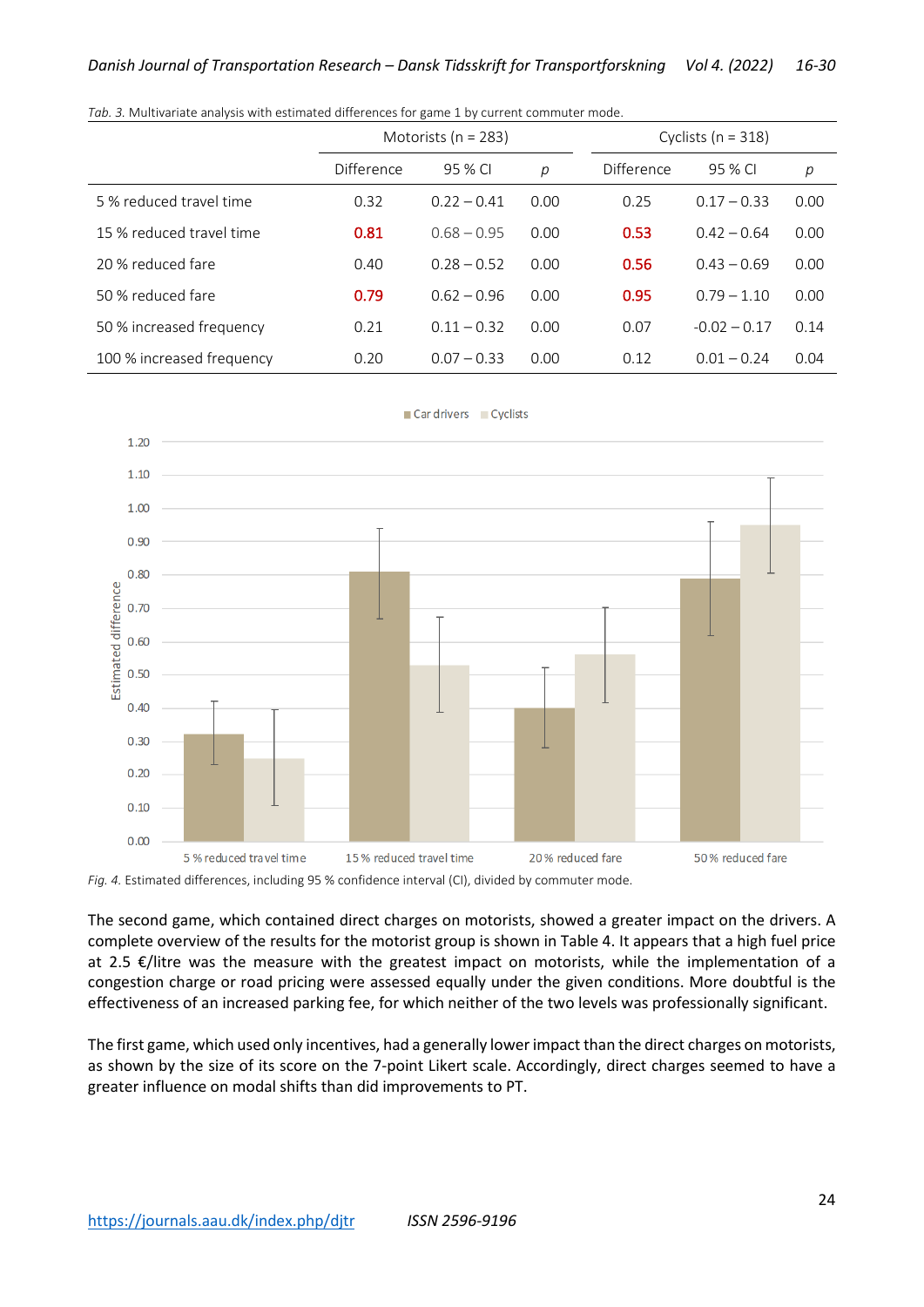#### Carrot or Stick? – Traffic Policy Instruments to Influence Sustainable Transport Behaviour

*Tab. 4.* Multivariate analysis with scores and estimated differences for the current motorists (n = 283).

| 7ab. 4. Mailivariate analysis with scores and estimated unierences for the current motorists (n = 2007. | Score | Difference | 95 % CI       | $\,p\,$ |
|---------------------------------------------------------------------------------------------------------|-------|------------|---------------|---------|
| Game 1 - Carrot                                                                                         |       |            |               |         |
| 5 % reduced travel time                                                                                 | 2.46  | 0.32       | $0.22 - 0.41$ | 0.00    |
| 15 % reduced travel time                                                                                | 2.81  | 0.81       | $0.68 - 0.95$ | 0.00    |
| 20 % reduced fare                                                                                       | 2.46  | 0.40       | $0.28 - 0.52$ | 0.00    |
| 50 % reduced fare                                                                                       | 2.84  | 0.79       | $0.62 - 0.96$ | 0.00    |
| 50 % increased frequency                                                                                | 2.24  | 0.21       | $0.11 - 0.32$ | 0.00    |
| 100 % increased frequency                                                                               | 2.28  | 0.20       | $0.07 - 0.33$ | 0.00    |
| Game 2 - Stick                                                                                          |       |            |               |         |
| Fuel price 2 €/litre                                                                                    | 3.26  | 0.39       | $0.26 - 0.51$ | 0.00    |
| Fuel price 2,5 €/litre                                                                                  | 3.47  | 0.64       | $0.47 - 0.81$ | 0.00    |
| Congestion charge                                                                                       | 3.23  | 0.53       | $0.40 - 0.65$ | 0.00    |
| Road pricing                                                                                            | 3.09  | 0.52       | $0.42 - 0.62$ | 0.00    |
| 100 % increased parking fee                                                                             | 3.45  | 0.27       | $0.13 - 0.41$ | 0.00    |
| 200 % increased parking fee                                                                             | 2.63  | 0.16       | $0.02 - 0.29$ | 0.02    |
| Game 3 - Combined                                                                                       |       |            |               |         |
| 5 % reduced travel time                                                                                 | 2.72  | 0.43       | $0.25 - 0.60$ | 0.00    |
| 15 % reduced travel time                                                                                | 3.28  | 0.88       | $0.69 - 1.07$ | 0.00    |
| 20 % reduced fare                                                                                       | 3.06  | 0.49       | $0.36 - 0.63$ | 0.00    |
| 50 % reduced fare                                                                                       | 3.18  | 0.96       | $0.76 - 1.16$ | 0.00    |
| Congestion charge                                                                                       | 2.84  | 0.55       | $0.34 - 0.77$ | 0.00    |
| Road pricing                                                                                            | 2.95  | 0.38       | $0.20 - 0.56$ | 0.00    |

Finally, the third game combined congestion charges or road pricing with improvements to existing PT. In this choice game, the reduced fare became the most effective incentive instrument, overtaking the reduced travel time in the first game. In addition, the third game showed a slight but consistently greater effect of improvements to PT when combined with measures that directly target motorists. However, there was no opportunity to check for possible synergies.

#### **5. Conclusion & Discussion**

Our study evaluated which traffic policy instruments have the greatest impact on encouraging a modal shift towards PT. In sum, the study showed that carrot-related measures generally have a lower impact on potential PT users, as the respondents were more greatly affected by such instruments as road pricing and increased parking fees. This shows that the financial aspects of driving influence current motorists' transport choices when the price they impose is high enough.

Our study conflicts with the findings of Litman (2011), who stated that the effect of incentives diminishes with an increased level of incentive, which suggests that the size of an incentive might be of little importance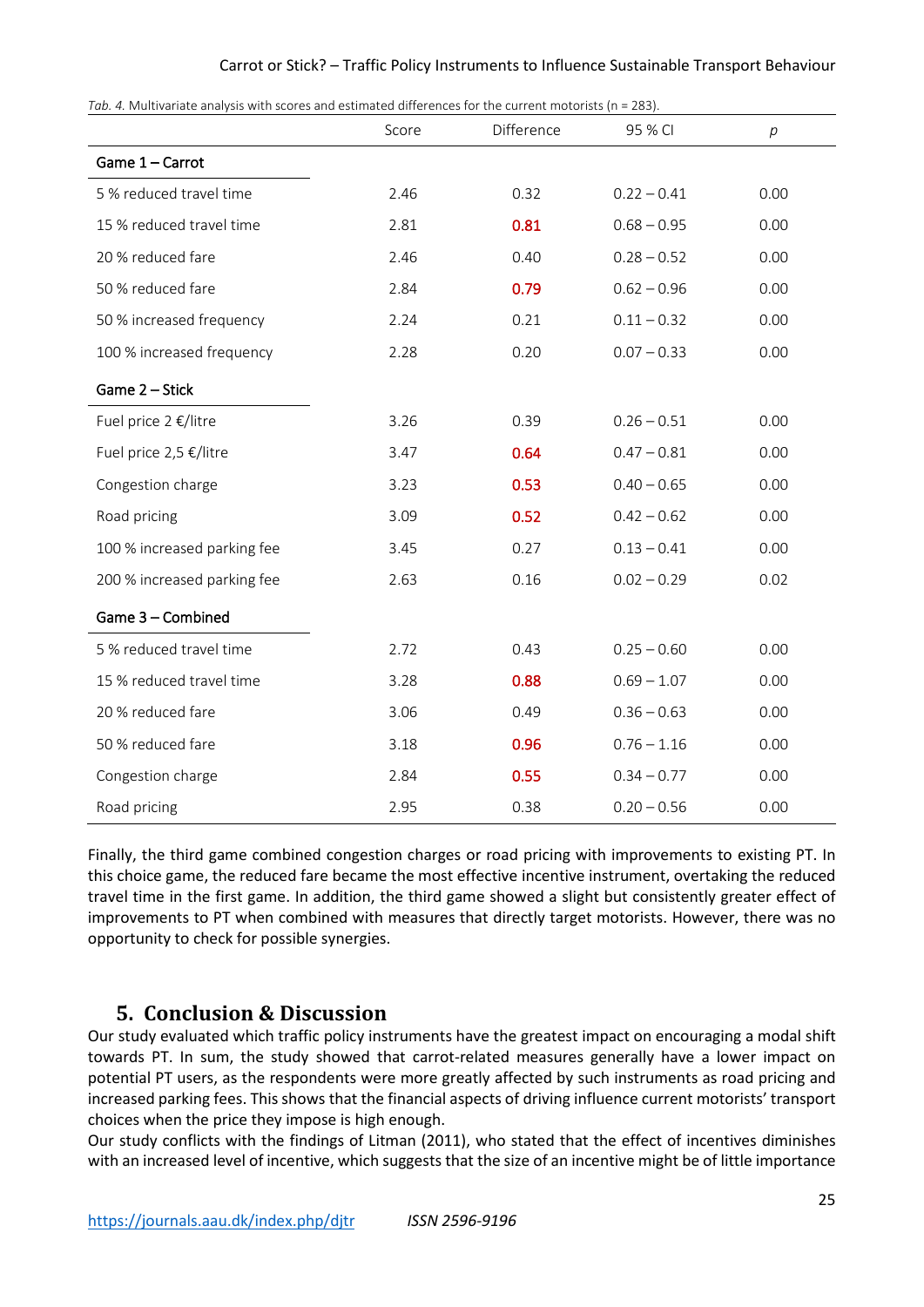#### *Danish Journal of Transportation Research – Dansk Tidsskrift for Transportforskning Vol 4. (2022) 16-30*

for its effectiveness. In contrast, our study showed that when fare reductions of 20 percent were increased to 50 percent, the estimated difference nearly doubled for motorists as well as cyclists. Unfortunately, the method used in this study cannot determine whether there may be diminishing marginal impacts. In this case it would have been relevant to consider a discrete choice model, as this would make it possible to tell how the probability of a given choice is influenced by changes in the variables included in the model. Anyhow, the present study still showed that motorists were not as greatly affected by this measure as cyclists and that the price reduction must be considerable to attract motorists. This finding raises political considerations regarding which improvements should be made to PT. If the government wanted to induce motorists to switch to PT, it would not be enough to improve PT and reduce the fare, as this alone was found to have little influence on motorists' transport choices, supporting the findings by Toft and Elsbo (1998). Instead, this kind of change would lead to a modal shift among existing cyclists.

The focus of the second game was on charges directly targeting motorists. The scores indicated that stickrelated instruments in general had a greater impact on transport behaviour than incentive measures alone, supporting the findings of studies by O'Fallon et al. (2004) and Espino et al. (2007). In our study, a high fuel price was found to have the greatest impact on motorists on average, although this impact was not distinct. With a high tax on fuel, motorists would be encouraged to drive less, to drive more economically and to purchase energy-efficient cars, in addition to switching to other modes of transport. With increased fuel taxes, however, it is essential to counteract the potential rebound effect when a consumer buys an energyefficient car: this purchase would lower their fuel costs, with the result that they drive more. This must be counteracted by ongoing regulation of the charges to ensure they are equivalent to those placed on a car of average performance. The second game also showed that road pricing and a congestion charge were perceived equally. Road pricing is, however, considered the best way to regulate traffic so that externalities are fairly priced and motorists pay for the costs they inflict on their surroundings (Noordegraaf, 2016).

The challenge related to the climate is not the main purpose of road pricing, as  $CO<sub>2</sub>$  emissions are global externalities that cannot be influenced by time and place. However, road pricing can be implemented in support of several aims, and there is nothing to prevent the use of a kilometre-based tax system to regulate the impact of  $CO<sub>2</sub>$  emissions on the climate once the system is established. Nevertheless, tolls have met with political reluctance (Rasmussen, 2019b), and the present study showed that road pricing did not have a nearly as great an impact on motorists as increased fuel prices. Still, it must be emphasized that the respondents may have had difficulty assessing the personal consequences of road pricing and congestion charging, whereas the effect of a fuel price of 2 €/litre is easier to assess. Behrendt (2013) claimed that respondents do not have sufficient knowledge of how such technical measures would affect the individual, arguing that Danes' knowledge is too limited to enable their assessment on a fair basis deal.

Another instrument that produced somewhat unexpected results was an increase in present parking rates. This instrument is usually considered to be a simple tool for influencing motorists, and its effect is expected to be greatest on commuting, as frequent prolonged parking is particularly sensitive to increased charges. The SP analysis performed showed, however, that the increased parking fee combined with higher fuel prices and tolls was the least effective instrument among these three measures. It was confirmed that the majority of motorists who responded to the survey (89 percent) had access to unlimited free parking at the workplace, which explains why a percentage increase in the fee made no sense and the unexpected result.

Finally, the scores showed that motorists were more strongly influenced towards a modal shift when the improvements to PT occurred in combination with charges associated with car driving. Thus, the estimated differences showed only a small contribution to the effect from game 1. In hindsight, it would have been interesting to include the increased fuel price in game 3, which combined sticks and carrots, as this was shown to be the stick-related measure with the greatest impact. Though the game construction did not enable possible synergies to be checked, taxes still seemed to have a greater influence on the modal shift than improvements to PT alone. This finding supports studies recommending that tools be combined to deal with transport challenges (May et al., 2006; Banister, 2008; Vieira et al., 2007).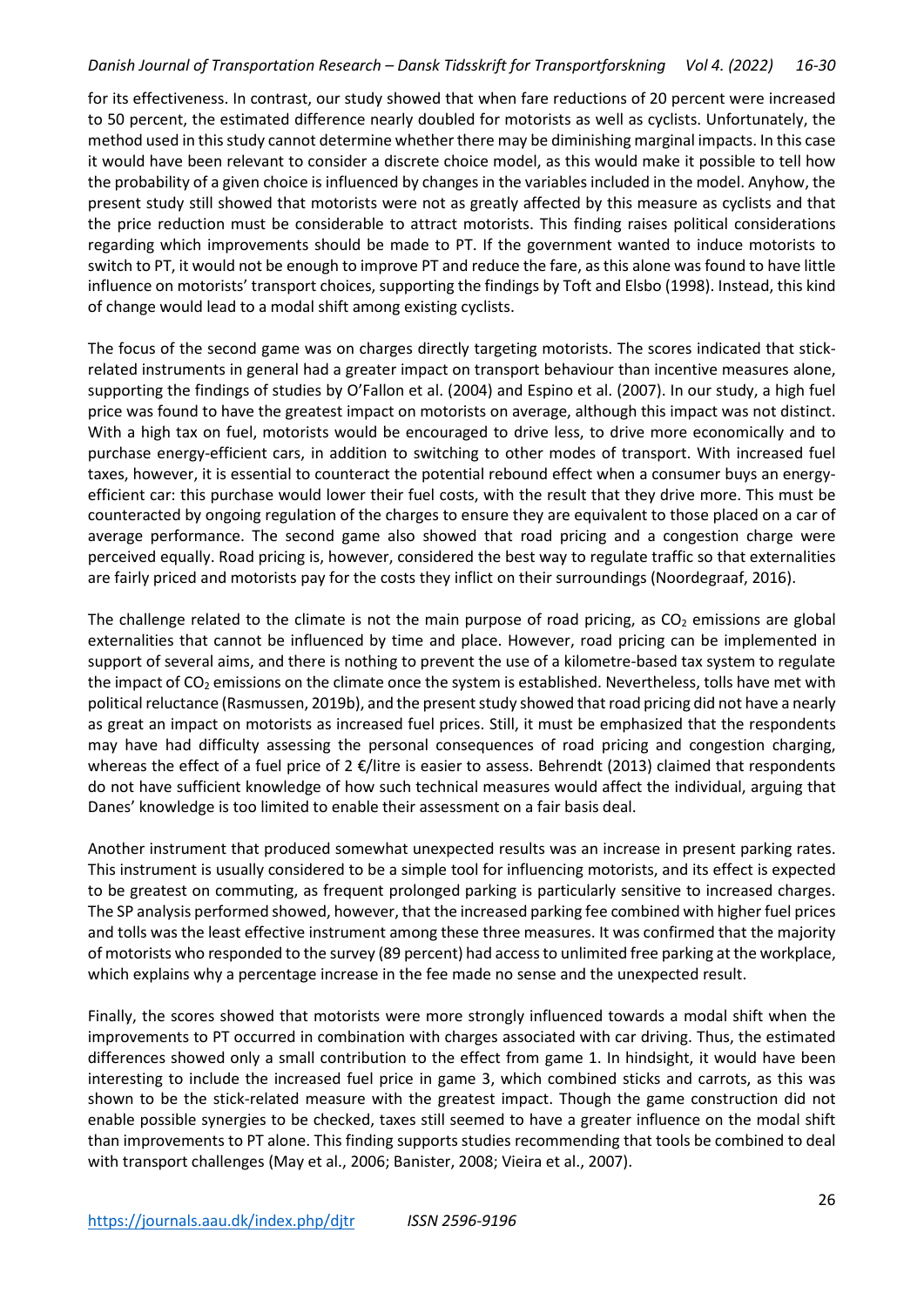Overall, through a well-executed fractional factor design with a large sample size of residents in the Capital Region of Denmark, this study has confirmed that the average willingness to pay to drive is still high among motorists. Therefore, if it is politically desirable to encourage some motorists to abandon their cars, it is insufficient simply to reduce PT fares. This measure has very little impact on motorists' transport choices but could be expected instead to relocate current cyclists. If PT is to attract more motorists, it is essential that travel time on PT is reduced as it also becomes more expensive to use private vehicles. This knowledge will meanwhile be useful in the present post-Covid-19 situation, in which PT has lost a considerable number of passengers and must fight to win them back. The political will to implement stricter instruments is crucial if the current targets for  $CO<sub>2</sub>$  emission reductions are to be achieved.

#### **Acknowledgements**

The cost of distributing the questionnaire to a representative sample of Norstat's web-based population panel was made possible thanks to a generous grant from RA's Støttefond.

#### **References**

- Agerholm, N. (2011). *Speed regulating Effects of Incentive-based Intelligent Speed Adaptation in the short and medium term*. Aalborg University.
- Albrecht, J. & Magelund, L. (2004). *0-takst på Svendborgbanen*. url: <http://www.trafikdage.dk/td/papers/papers04/trafikdage-2004-264.pdf>
- Banister, D. (2008). *The sustainable mobility paradigm*. Transport Policy. url: <https://doi.org/10.1016/j.tranpol.2007.10.005>
- Behrendt, M. (2013). *Medieforsker: Det er meningsløst at spørge folk om roadpricing.* Ingeniøren. url: <https://ing.dk/artikel/medieforsker-det-ermeningsloest-spoerge-folk-om-roadpricing-162138>
- Bemelmans-Videc, M.-L., Rist, R. C., & Vedung, E. (1998). *Carrots, Sticks & Sermons.* Routledge. <https://doi.org/10.4324/9781315081748>
- Boolsen, M.W. (2008). *Spørgeskemaundersøgelser fra konstruktion af spørgsmål til analyse af svarene*. Hans Reitzels Forlag.
- Danmarks Statistik (2018). *Energiforbruget er lavere end for ti år siden*. url: [https://www.dst.dk/da/Statistik/bagtal/2018/2018-04-04-2016-bryder-otte-aars-trend-med-faldende](https://www.dst.dk/da/Statistik/bagtal/2018/2018-04-04-2016-bryder-otte-aars-trend-med-faldende-energiforbrug)[energiforbrug](https://www.dst.dk/da/Statistik/bagtal/2018/2018-04-04-2016-bryder-otte-aars-trend-med-faldende-energiforbrug)
- Dickinson, J., & Wretstrand, A. (2015). *Att styra mot ökad kollektivtrafikandel: En kunskapsöversikt*. Lund University. url: https://lup.lub.lu.se/search/ws/files/7270752/styrmedel\_k2research.pdf
- Eliasson, J. (2008). *Lessons from the Stockholm congestion charging trial.* Transport Policy. url: <https://doi.org/10.1016/j.tranpol.2008.12.004>
- Espino, R., Ortúzar, J.D. & Román, C. (2007). *Understanding suburban travel demand: Flexible modelling with revealed and stated choice data.* Transportation Research Part A. url: <https://doi.org/10.1016/j.tra.2007.03.002>
- European Environment Agency (2019). *EEA greenhouse gas Data viewer.* url: <https://www.eea.europa.eu/data-and-maps/data/data-viewers/greenhouse-gases-viewer>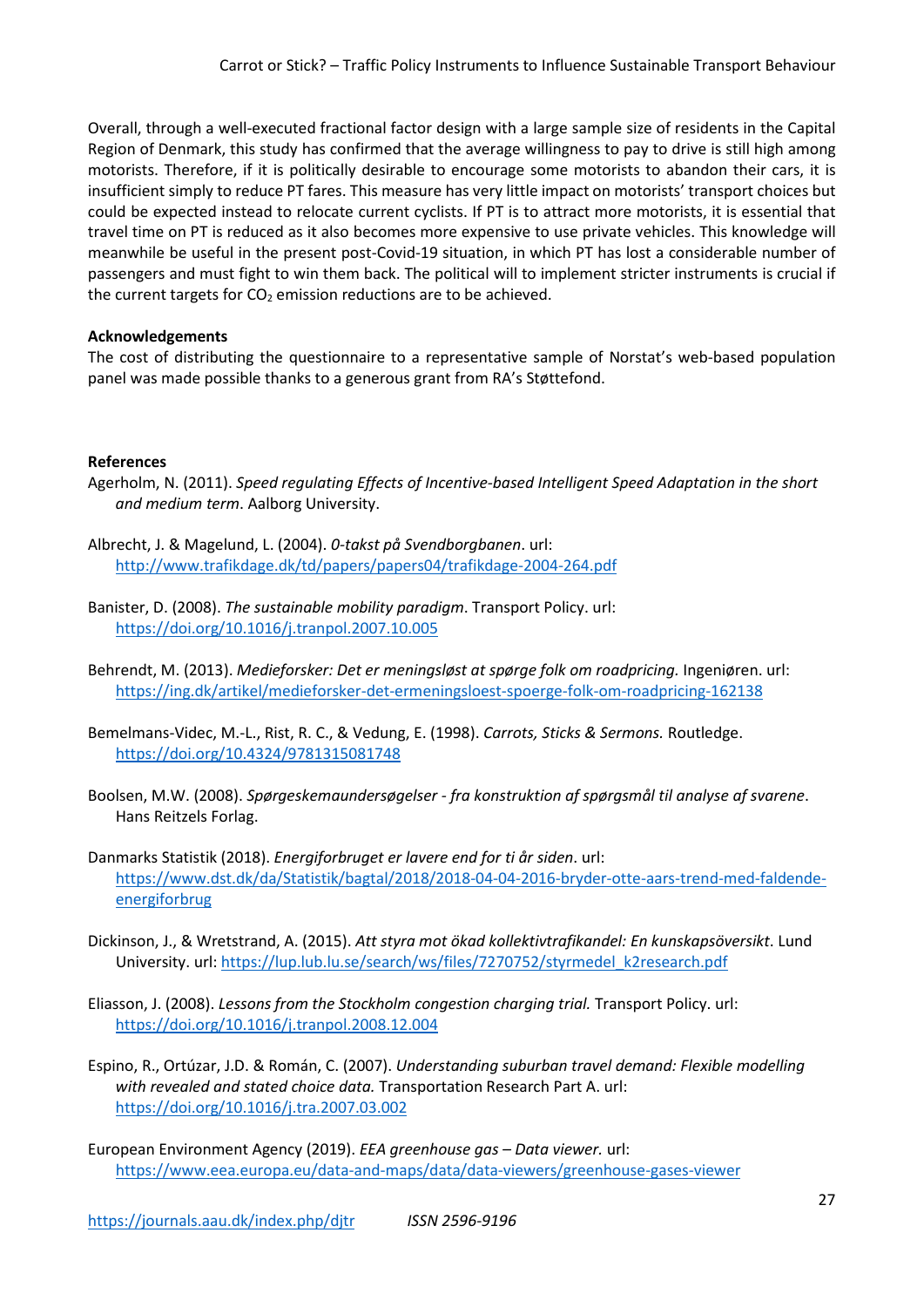- Gärling, T., Eek, D., Loukopoulos, P., Fujii, S., Johansson-Stenman, O., Kitamura, R., Pendyala, R., & Vilhelmson, B. (2002). *A conceptual analysis of the impact of travel demand management on private car use*. Transport Policy. url: [https://doi.org/10.1016/S0967-070X\(01\)00035-X](https://doi.org/10.1016/S0967-070X(01)00035-X)
- Givoni, M. (2014). *Addressing transport policy challenges through Policy-Packaging.* Transportation Research Part A: Policy and Practice. url: <https://doi.org/10.1016/J.TRA.2013.10.012>
- Hood, C. C. (1983). *The Tools of Government.* The Tools of Government. url: [https://doi.org/10.1007/978-1-](https://doi.org/10.1007/978-1-349-17169-9) [349-17169-9](https://doi.org/10.1007/978-1-349-17169-9)
- Howlett, M. (2008). *Managing the "hollow state": Procedural policy instruments and modern governance.* Canadian Public Administration. url: <https://doi.org/10.1111/j.1754-7121.2000.tb01152.x>
- Hvid, I. (2016). *Effektundersøgelse af busfremkommelighed.* Trafikdage. url: [http://www.trafikdage.dk/papers\\_2016/412\\_IdaHvid.pdf](http://www.trafikdage.dk/papers_2016/412_IdaHvid.pdf)
- Jensen, M.M. (2017). *CO2-udledning fra transportsektoren.* Drivkraft Danmark. url: <https://www.drivkraftdanmark.dk/viden/danmarks-samlede-udledning/>
- Klimarådet (2020). *Kendte veje og nye spor til 70 procents reduktion.* København.
- Krawack, S. (2015). *Klimaeffekten af bedre vilkår for cyklisme og kollektiv transport.* CONCITO. url: [https://concito.dk/sites/concito.dk/files/dokumenter/artikler/rapport\\_cyklisme\\_og\\_kollektiv\\_transport](https://concito.dk/sites/concito.dk/files/dokumenter/artikler/rapport_cyklisme_og_kollektiv_transport.pdf) [.pdf](https://concito.dk/sites/concito.dk/files/dokumenter/artikler/rapport_cyklisme_og_kollektiv_transport.pdf)
- Litman, T. (2011). *Distance-Based Vehicle Insurance Feasibility, Costs and Benefits Comprehensive Technical Report*. url: [https://www.vtpi.org/dbvi\\_com.pdf](https://www.vtpi.org/dbvi_com.pdf)
- Marshall, S. & Banister, D. (2000). *Travel reduction strategies: intentions and outcomes.* Transportation Research Part A. url: [https://doi.org/10.1016/S0965-8564\(99\)00034-8](https://doi.org/10.1016/S0965-8564(99)00034-8)
- May, A.D., Kelly, C. & Shepherd, S. (2006). *The principles of integration in urban transport strategies.* Transport Policy. url[: https://doi.org/10.1016/j.tranpol.2005.12.005](https://doi.org/10.1016/j.tranpol.2005.12.005)
- Metz, D. (2018). *Tackling urban traffic congestion: The experience of London, Stockholm and Singapore.* Case Studies on Transport Policy. url:<https://doi.org/10.1016/j.cstp.2018.06.002>
- Meyer, M. D. (1999). *Demand management as an element of transportation policy: using carrots and sticks to influence travel behavior.* Transportation Research Part A: Policy and Practice. url: [https://doi.org/10.1016/S0965-8564\(99\)00008-7](https://doi.org/10.1016/S0965-8564(99)00008-7)
- Noordegraaf, D.M.V. (2016). *Road Pricing Policy Implementation.* Delft University of Technology. url: <https://repository.tudelft.nl/islandora/object/uuid%3A2aea3316-4800-4717-806a-05c39fb74dd8>
- Norheim, B. and J. Hanssen (1990). *Stated Preferences som metode i transportplanleggingen*. Transportøkonomisk Institutt (TØI).
- O'Fallon, C., Sullivan & Hensher, D.A. (2004). *Constraints affecting mode choices by morning car commuters*. Transport Policy 11. url: [https://doi.org/10.1016/S0967-070X\(03\)00015-5](https://doi.org/10.1016/S0967-070X(03)00015-5)